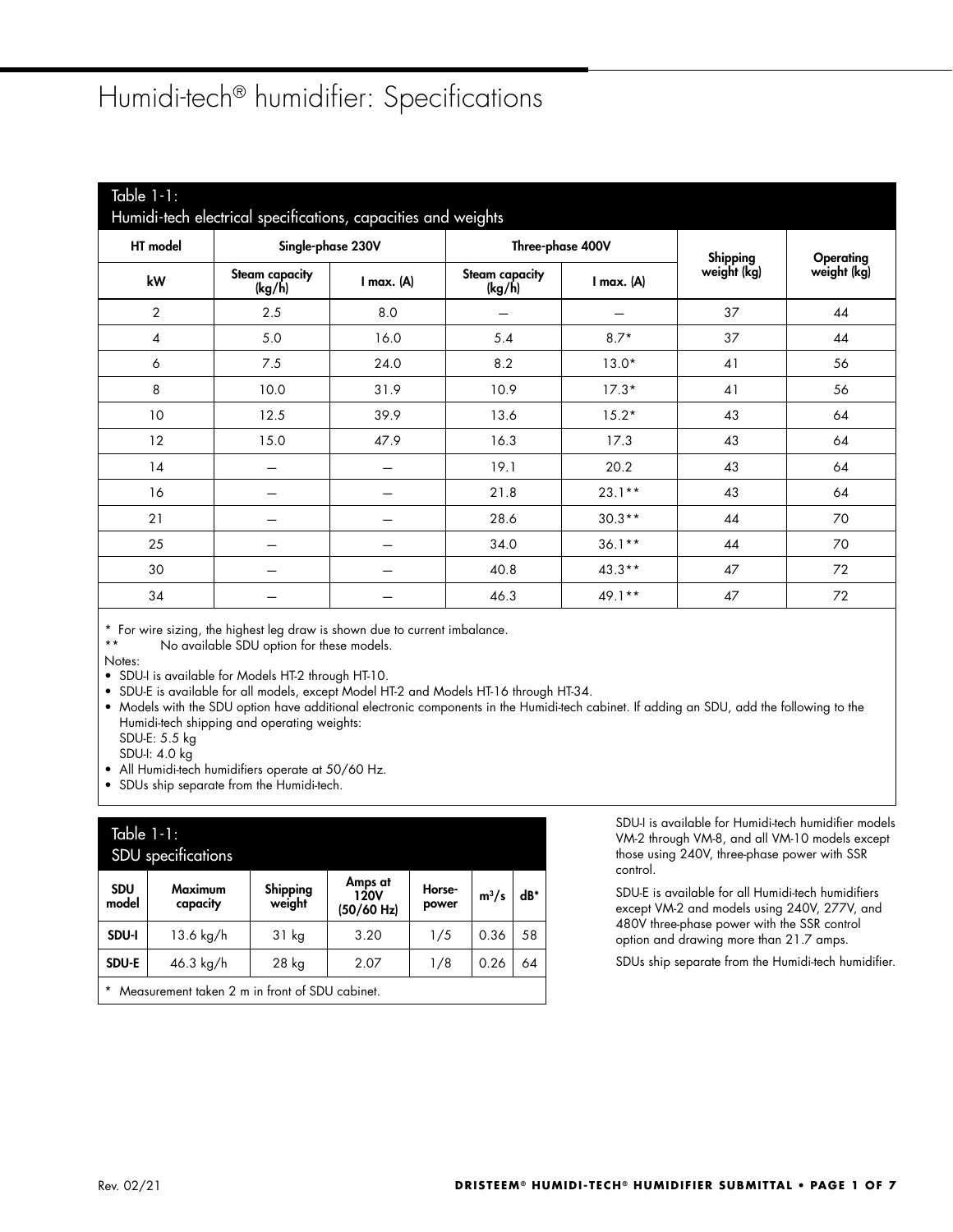# Humidi-tech humidifier: Dimensions

### **FIGURE 2-1: HUMIDI-TECH DISPERSION**

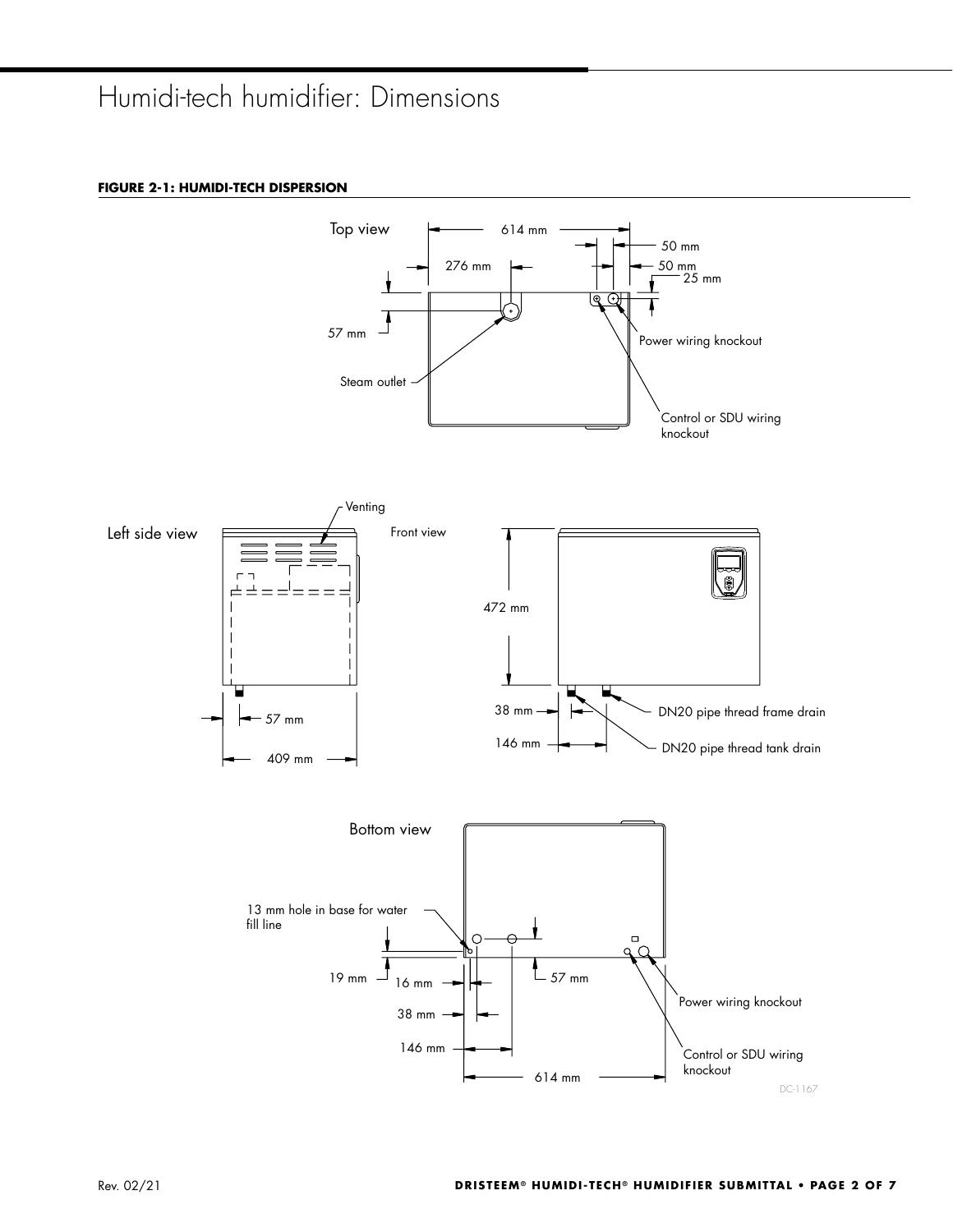### Humidi-tech humidifier: Dispersion

### **INSTALLING SPACE DISTRIBUTION UNITS (SDUS)**

Provide at least 150 mm clearance on each side of the SDU.

Field wiring is required to connect the SDU fan and airflow proving switch terminals to Humidi-tech electrical panel terminals. Refer to the external connections diagram in the package shipped with your unit.

### **WHEN PERFORMING HUMIDI-TECH MAINTENANCE**

If the SDU-E or SDU-I is installed immediately above the Humiditech, disconnect both hose clamps on the steam hose, grip the hose and rotate it to break it loose from the tubing, and then slide the hose up onto the SDU steam tube until sufficient clearance is provided to move the tank.

**Important:** Maximum ambient RH must not exceed 45% for the SDU-I to operate properly.

#### **FIGURE 3-1: SDU-E DRAIN LINE PIPING**

Install SDU-E frame plumb and level



Union Elbow 25 mm air gap Dispersion box DN20 pipe thread dispersion box drain and P-trap piping, rated for 100 °C Spill funnel. Plumb to floor drain. Open floor drain. Refer to governing codes for drain pipe size and maximum temperature requirements. OM-1245 Drain 102 mm







Note: SDU-E dispersion box requires an installed condensate drain line and water seal, provided by installer.

DC-1078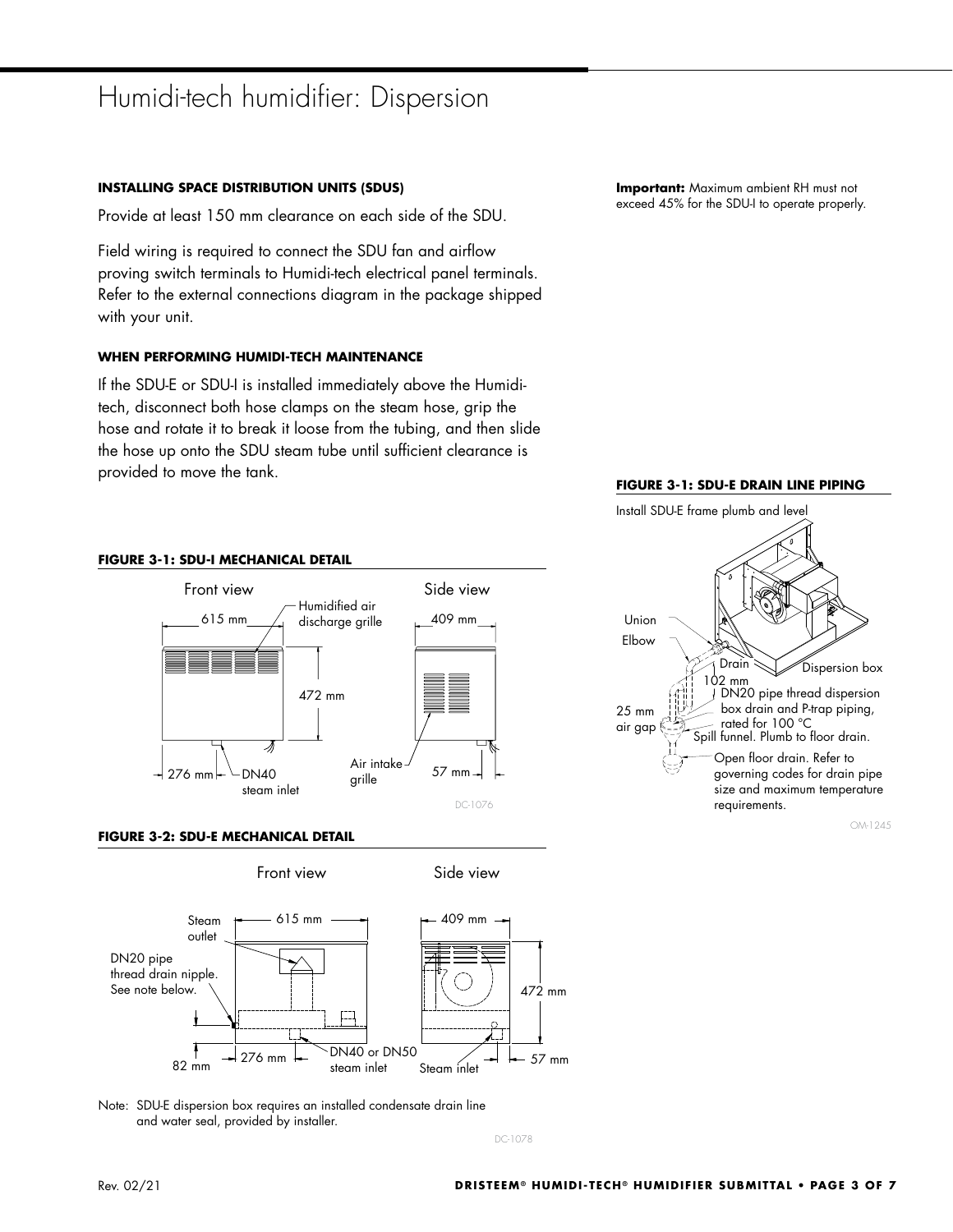### Humidi-tech humidifier: Dispersion

As steam is discharged from the SDU-E, it quickly cools and turns to a visible fog that is lighter than air. As this fog is carried away from the SDU-E by the airstream, it tends to rise toward the ceiling. If this fog contacts solid surfaces (columns, beams, ceiling, pipes, etc.) before it disappears, it could collect and drip as water. The greater the space relative humidity, the more the fog will rise, throw and spread.

Table 4-1 lists the minimum rise, throw and spread non-wetting distances for SDU-E at 40%, 50% and 60% RH in the space. Surfaces cooler than ambient temperature, or objects located within this minimum dimension, can cause condensation and dripping. To avoid steam impingement on surrounding areas, observe the minimum non-wetting distances in Table 4-1.

The SDU-E contains a blower (120 V, single-phase, 60 Hz) and an airflow proving switch (field-wired to the humidifier electrical panel). A wiring diagram of the SDU-E is included with the unit.

On a call for humidity, the humidifier begins producing steam, and the start relay energizes the SDU-E blower. When the call for humidity is satisfied, the Vapor-logic controller keeps the blower running to disperse residual moisture using a time delay.





| Table $4-1$ :<br>SDU-E minimum nonwetting distances |                                  |          |                |           |          |                |           |                |            |           |  |
|-----------------------------------------------------|----------------------------------|----------|----------------|-----------|----------|----------------|-----------|----------------|------------|-----------|--|
| kW                                                  | Maximum steam<br>capacity (kg/h) |          | 40% RH @ 21 °C |           |          | 50% RH @ 21 °C |           | 60% RH @ 21 °C |            |           |  |
|                                                     |                                  | Rise (m) | Spread (m)     | Throw (m) | Rise (m) | Spread (m)     | Throw (m) | Rise (m)       | Spread (m) | Throw (m) |  |
| $\overline{2}$                                      | 2.7                              | 0.3      | 0.3            | 1.5       | 0.5      | 0.5            | 2.0       | 0.8            | 0.8        | 2.3       |  |
| 4                                                   | 5.4                              | 0.3      | 0.3            | 1.5       | 0.5      | 0.5            | 2.0       | 0.8            | 0.8        | 2.3       |  |
| 6                                                   | 8.2                              | 0.3      | 0.3            | 1.5       | 0.5      | 0.5            | 2.0       | 0.8            | 0.8        | 2.3       |  |
| 8                                                   | 10.9                             | 0.3      | 0.3            | 1.7       | 0.5      | 0.5            | 2.0       | 0.8            | 0.8        | 2.3       |  |
| 10                                                  | 13.6                             | 0.5      | 0.5            | 1.8       | 0.6      | 0.6            | 2.1       | 1.0            | 1.0        | 2.5       |  |
| 12                                                  | 16.3                             | 0.5      | 0.5            | 1.8       | 0.6      | 0.6            | 2.1       | 1.0            | 1.0        | 2.5       |  |
| 14                                                  | 19.1                             | 0.6      | 0.6            | 2.1       | 0.6      | 0.6            | 2.1       | 1.0            | 1.0        | 2.7       |  |
| 16                                                  | 21.8                             | 0.6      | 0.6            | 2.1       | 0.6      | 0.6            | 2.1       | 1.0            | 1.0        | 2.7       |  |
| 21                                                  | 28.6                             | 0.6      | 0.6            | 2.3       | 0.8      | 0.8            | 3.0       | 1.0            | 1.0        | 3.7       |  |
| 25                                                  | 34.0                             | 0.6      | 0.6            | 2.5       | 0.8      | 0.8            | 3.2       | 1.1            | 1.1        | 3.8       |  |
| 30                                                  | 40.9                             | 0.6      | 0.6            | 2.5       | 0.8      | 0.8            | 3.2       | 1.1            | 1.1        | 3.8       |  |
| 34                                                  | 46.3                             | 0.6      | 0.6            | 2.5       | 0.8      | 0.8            | 3.2       | 1.1            | 1.1        | 3.8       |  |
|                                                     |                                  |          |                |           |          |                |           |                |            |           |  |

Notes:

• Surfaces or objects directly in the path of vapor discharge may cause condensation and dripping.

• To avoid steam impingement on surrounding areas, observe the minimum nonwetting dimensions in this table.

• Rise: The minimum nonwetting height above the steam outlet of the SDU-E.

• Spread: The minimum nonwetting width from the steam outlet of the SDU-E.

• Throw: The minimum nonwetting horizontal distance from the steam outlet of the SDU-E.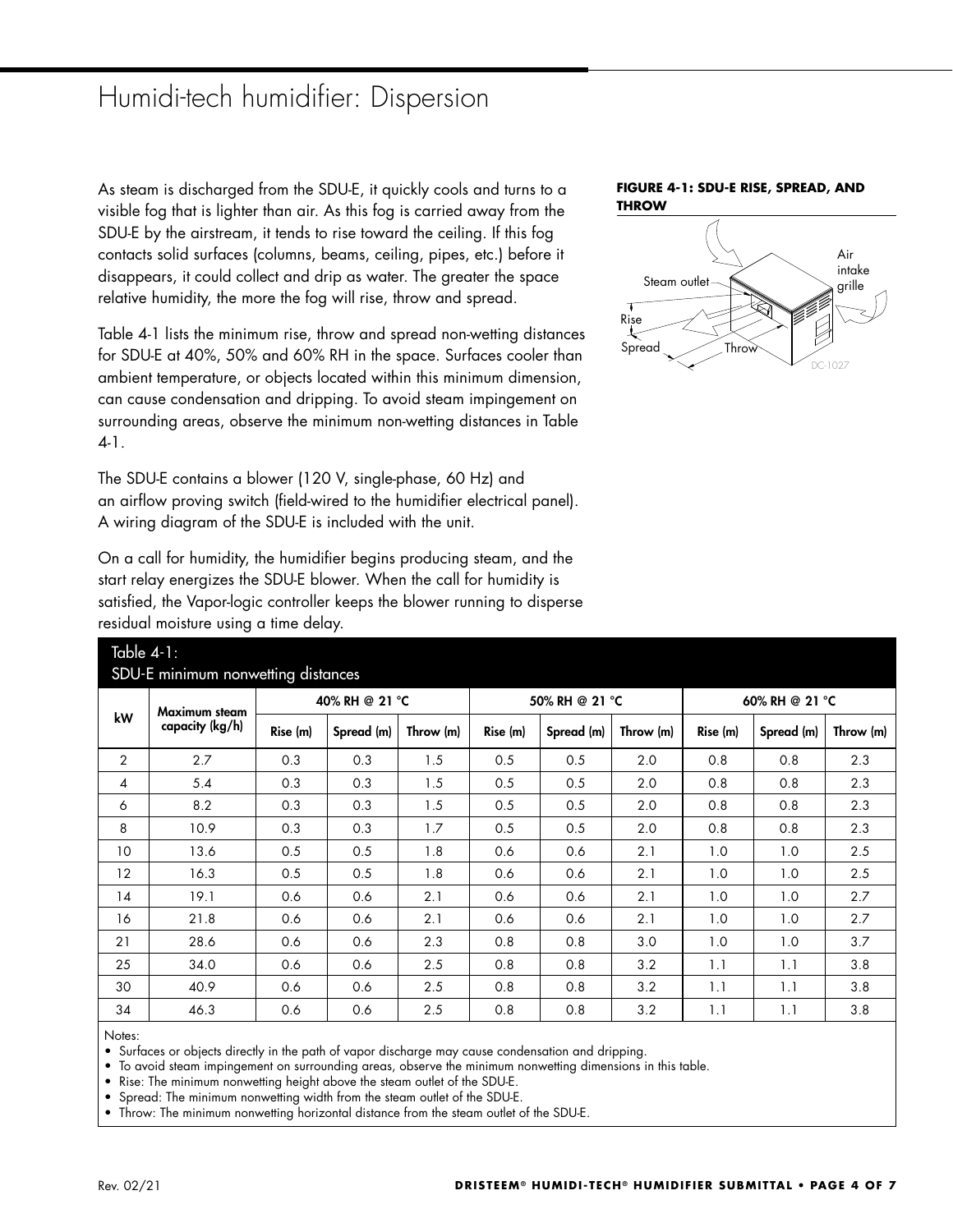# Humidi-tech humidifier: Dispersion

| Table $5-1$ :<br>Maximum steam carrying capacity and length of interconnecting steam hose or tubing                                                                                                                                                                                                                                                                                                        |                                                                                                                                 |        |                         |    |                             |                                                                                                                                                                                                                                                                                      |                                                     |        |      |                                       |     |  |  |
|------------------------------------------------------------------------------------------------------------------------------------------------------------------------------------------------------------------------------------------------------------------------------------------------------------------------------------------------------------------------------------------------------------|---------------------------------------------------------------------------------------------------------------------------------|--------|-------------------------|----|-----------------------------|--------------------------------------------------------------------------------------------------------------------------------------------------------------------------------------------------------------------------------------------------------------------------------------|-----------------------------------------------------|--------|------|---------------------------------------|-----|--|--|
| Steam hose <sup>1</sup>                                                                                                                                                                                                                                                                                                                                                                                    |                                                                                                                                 |        |                         |    |                             |                                                                                                                                                                                                                                                                                      | Copper or stainless steel tubing                    |        |      |                                       |     |  |  |
| Hose I.D.                                                                                                                                                                                                                                                                                                                                                                                                  |                                                                                                                                 |        | <b>Maximum capacity</b> |    | Maximum length <sup>2</sup> |                                                                                                                                                                                                                                                                                      | <b>Tubing size</b><br>Maximum capacity <sup>3</sup> |        |      | Maximum developed length <sup>4</sup> |     |  |  |
| inches                                                                                                                                                                                                                                                                                                                                                                                                     | <b>DN</b>                                                                                                                       | lbs/hr | kg/h                    | ft | m                           | inches                                                                                                                                                                                                                                                                               | <b>DN</b>                                           | lbs/hr | kg/h |                                       | m   |  |  |
| $1\frac{1}{2}$                                                                                                                                                                                                                                                                                                                                                                                             | 40                                                                                                                              | 150    | 68                      | 10 | 3                           | $1\frac{1}{2}$                                                                                                                                                                                                                                                                       | 40                                                  | 150    | 68   | 20                                    | 6.1 |  |  |
| 2                                                                                                                                                                                                                                                                                                                                                                                                          | 50                                                                                                                              | 250    | 113                     | 10 | 3                           | 2                                                                                                                                                                                                                                                                                    | 50                                                  | 220    | 100  | 30                                    | 9.2 |  |  |
| 1. When using steam hose, use DriSteem steam hose for best<br>results. Field-supplied hose may have shorter life and may<br>cause foaming in the evaporating chamber resulting in<br>condensate discharge at the dispersion assembly. Do not<br>use steam hose for outdoor applications.<br>2. Maximum recommended length for steam hose is 10' (3 m).<br>Longer distances can cause kinking or low spots. |                                                                                                                                 |        |                         |    |                             | 3. Insulate tubing to minimize loss of capacity and efficiency.<br>4. Developed length of tubing equals measured length plus 50% of measured<br>length, to account for fittings.<br>Longer tubing lengths are possible at capacities lower than listed maximums.<br>Consult factory. |                                                     |        |      |                                       |     |  |  |
|                                                                                                                                                                                                                                                                                                                                                                                                            | <b>Note:</b> Capacities and lengths in this table are based on total maximum pressure drop in hose or tubing of 5" wc (1250 Pa) |        |                         |    |                             |                                                                                                                                                                                                                                                                                      |                                                     |        |      |                                       |     |  |  |

| Table $5-2$ :<br>Steam loss of interconnecting steam hose or tubing                                                  |                |                             |                         |                   |                                        |        |                             |     |  |  |
|----------------------------------------------------------------------------------------------------------------------|----------------|-----------------------------|-------------------------|-------------------|----------------------------------------|--------|-----------------------------|-----|--|--|
| <b>Description</b>                                                                                                   |                |                             |                         | <b>Steam loss</b> |                                        |        |                             |     |  |  |
|                                                                                                                      |                | Nominal hose or tubing size | Noninsulated            |                   | Insulated                              |        | <b>Insulation thickness</b> |     |  |  |
|                                                                                                                      | inches         | <b>DN</b>                   | $\frac{1}{\frac{1}{2}}$ | kg/h/m            | $\frac{1}{\text{b}}\frac{s}{\text{h}}$ | kg/h/m | inches                      | mm  |  |  |
| Steam hose                                                                                                           | $1\frac{1}{2}$ | 40                          | 0.15                    | 0.22              | N/A                                    | N/A    | N/A                         | N/A |  |  |
|                                                                                                                      | $\overline{2}$ | 50                          | 0.20                    | 0.30              | N/A                                    | N/A    | N/A                         | N/A |  |  |
|                                                                                                                      | $1\frac{1}{2}$ | 40                          | 0.11                    | 0.16              | 0.020                                  | 0.030  | 2                           | 50  |  |  |
| Tubing                                                                                                               | 2              | 50                          | 0.14                    | 0.21              | 0.025                                  | 0.037  | 2                           | 50  |  |  |
| Note: These data are based on an ambient air temperature of 80 °F (27 °C), fiberglass insulation, and copper tubing. |                |                             |                         |                   |                                        |        |                             |     |  |  |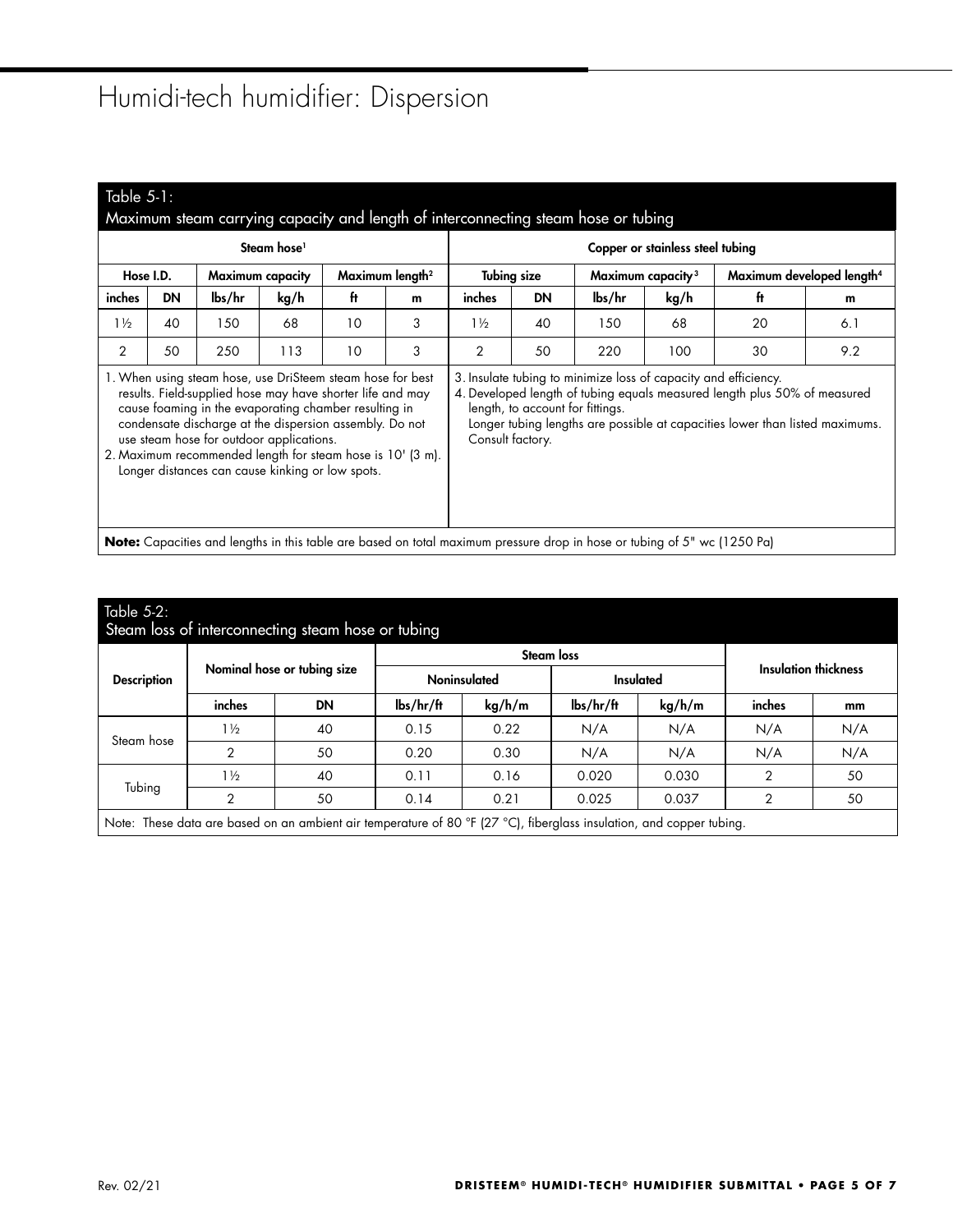# Humidi-tech humidifier: Electrical specification reference chart

<span id="page-5-0"></span>

| Table 6-1: |       |              |              |                          |                                               |                  |                                                                                        |                              |                |                |  |
|------------|-------|--------------|--------------|--------------------------|-----------------------------------------------|------------------|----------------------------------------------------------------------------------------|------------------------------|----------------|----------------|--|
|            |       |              |              |                          |                                               |                  | Recommended fusing, line current, and element placement for the Humidi-tech humidifier |                              |                |                |  |
| HT         |       |              | Line amps    |                          |                                               | Min. cabinet     | Recommended                                                                            | <b>Heater location by kW</b> |                |                |  |
| model      | Phase | <b>Volts</b> | L1           | L2                       | L3                                            | wire gauge       | fusing amps DE710                                                                      | Left                         | Center         | Right          |  |
|            |       | 120          | 16.7         | $\overline{\phantom{0}}$ | $\qquad \qquad -$                             | $\,8\,$          | 25                                                                                     |                              |                |                |  |
|            |       | 208          | 9.6          | 9.6                      |                                               | 12               | 15                                                                                     |                              |                |                |  |
|            |       | 240          | 8.3          | 8.3                      | $\overline{\phantom{0}}$                      | 12               | 15                                                                                     |                              |                |                |  |
| 2          | 1     | 277          | $7.2\,$      | 7.2                      | $\overline{\phantom{0}}$                      | 12               | 10                                                                                     |                              | $\overline{2}$ |                |  |
|            |       | 480          | 4.2          | 4.2                      | $\qquad \qquad -$                             | 12               | 10                                                                                     |                              |                |                |  |
|            |       | 600          | 3.3          | 3.3                      | $\overline{\phantom{0}}$                      | 12               | 10                                                                                     |                              |                |                |  |
|            |       | 120          | 33.3         | $\overline{\phantom{0}}$ | $\overline{\phantom{0}}$                      | $\,8\,$          | 45                                                                                     |                              |                |                |  |
|            |       | 208          | 19.2         | 19.2                     | $\qquad \qquad -$                             | 8                | 25                                                                                     |                              |                |                |  |
|            | 1     | 240          | 16.7         | 16.7                     | $\qquad \qquad -$                             | 8                | 25                                                                                     |                              |                |                |  |
|            |       | 277          | 14.4         | 14.4                     | -                                             | 12               | 20                                                                                     |                              |                |                |  |
|            |       | 480          | 8.3          | 8.3                      | $\overline{\phantom{0}}$                      | 12               | 15                                                                                     |                              |                |                |  |
| 4          |       | 600          | 6.7          | 6.7                      | $\overline{\phantom{0}}$                      | 12               | 10                                                                                     | $\overline{2}$               |                | $\overline{2}$ |  |
|            |       | 208          | 9.6          | 16.7                     | 9.6                                           | 8                | 25                                                                                     |                              |                |                |  |
|            |       | 240          | 8.3          | 14.4                     | 8.3                                           | 12               | 20                                                                                     |                              |                |                |  |
|            | 3     | 277          | 7.2          | 12.5                     | $7.2\,$                                       | 12               | 20                                                                                     |                              |                |                |  |
|            |       | 480          | 4.2          | $7.2\,$                  | 4.2                                           | 12               | 10                                                                                     |                              |                |                |  |
|            |       | 600          | 3.3          | 5.8                      | 3.3                                           | 12               | 10                                                                                     |                              |                |                |  |
|            | 1     | 208          | 28.8         | 28.8                     | $\qquad \qquad -$                             | 8                | 40                                                                                     |                              |                |                |  |
|            |       | 240          | 25.0         | 25.0                     | $\qquad \qquad -$                             | 8                | 35                                                                                     |                              |                |                |  |
|            |       | 277          | 21.7         | 21.7                     | $\overline{\phantom{m}}$                      | 8                | 30                                                                                     |                              |                |                |  |
|            |       | 480          | 12.5         | 12.5                     | $\overline{\phantom{0}}$                      | 12               | 20                                                                                     |                              |                |                |  |
| 6          |       | 600          | 10.0         | 10.0                     | $\overline{\phantom{0}}$                      | 12               | 15                                                                                     | 3                            |                | 3              |  |
|            |       | 208          | 14.4         | 25                       | 14.4                                          | $\,8\,$          | 35                                                                                     |                              |                |                |  |
|            |       | 240          | 12.5         | 21.7                     | 12.5                                          | 8                | 30                                                                                     |                              |                |                |  |
|            | 3     | 277          | $7.2\,$      | 12.5                     | $7.2\,$                                       | 12               | 20                                                                                     |                              |                |                |  |
|            |       | 480          | 6.3          | 10.8                     | 6.3                                           | 12               | 15                                                                                     |                              |                |                |  |
|            |       | 600          | 5.0          | 8.7                      | 5.0                                           | 12               | 15                                                                                     |                              |                |                |  |
|            |       | 208          | 38.5         | 38.5                     | $\overline{\phantom{m}}$                      | 8                | 50                                                                                     |                              |                |                |  |
|            |       | 240          | 33.3         | 33.3                     | $\qquad \qquad -$                             | 8                | 45                                                                                     |                              |                |                |  |
|            | -1    | 277          | 28.9         | 28.9                     | $\qquad \qquad -$                             | 8                | 40                                                                                     |                              |                |                |  |
|            |       | 480<br>600   | 16.7<br>13.3 | 16.7<br>13.3             | $\overline{\phantom{0}}$<br>$\qquad \qquad -$ | 8<br>12          | 25<br>20                                                                               |                              |                |                |  |
| 8          |       | 208          | 19.2         | 33.3                     | 19.2                                          | 8                | 45                                                                                     | 4                            |                | 4              |  |
|            |       | 240          | 16.7         | 28.9                     | 16.7                                          | 8                | 40                                                                                     |                              |                |                |  |
|            | 3     | 277          | 14.4         | 28.9                     | 14.4                                          | 8                | 35                                                                                     |                              |                |                |  |
|            |       | 480          | 8.3          | 14.4                     | 8.3                                           | $12\,$           | 20                                                                                     |                              |                |                |  |
|            |       | 600          | 6.7          | $11.5$                   | 6.7                                           | 12               | 15                                                                                     |                              |                |                |  |
|            |       | 240          | 41.7         | 41.7                     | $\overline{\phantom{0}}$                      | $\boldsymbol{6}$ | 60                                                                                     |                              |                |                |  |
|            |       | 277          | 36.1         | 36.1                     | $\qquad \qquad -$                             | 8                | 50                                                                                     |                              |                |                |  |
|            | 1     | 480          | 20.8         | 20.8                     | $\overline{\phantom{0}}$                      | 8                | 30                                                                                     |                              |                |                |  |
|            |       | 600          | 16.7         | 16.7                     | $\overline{\phantom{0}}$                      | 8                | 25                                                                                     |                              |                |                |  |
| $10$       |       | 208          | 25.0         | 29.1                     | 29.1                                          | 8                | 40                                                                                     | 3                            | 4              | 3              |  |
|            |       | 240          | 21.7         | 25.3                     | 25.3                                          | 8                | 35                                                                                     |                              |                |                |  |
|            | 3     | 277          | 18.8         | 21.9                     | 18.8                                          | 8                | 30                                                                                     |                              |                |                |  |
|            |       | 480          | 10.8         | 12.6                     | 12.6                                          | 12               | 20                                                                                     |                              |                |                |  |
|            |       | 600          | 8.7          | 10.1                     | 10.1                                          | 12               | 15                                                                                     |                              |                |                |  |

**Continued**